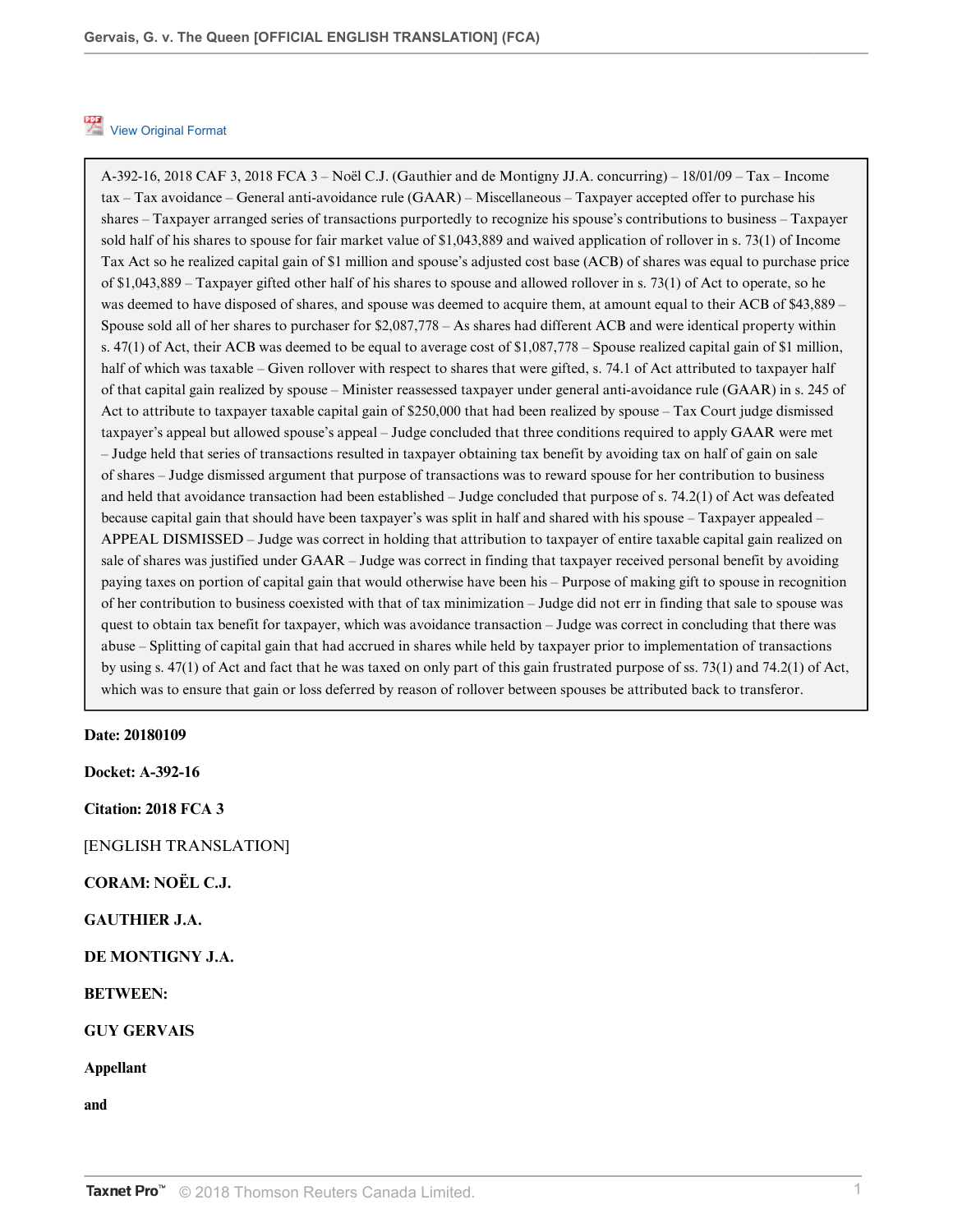## **HER MAJESTY THE QUEEN**

### **Respondent**

Heard at Montréal, Quebec, on November 14, 2017.

Judgment delivered at Ottawa, Ontario, on January 9, 2018.

REASONS FOR JUDGMENT BY: NOËL C.J.

CONCURRED IN BY: GAUTHIER J.A.

DE MONTIGNY J.A.

**Date: 20180109**

**Docket: A-392-16**

**Citation: 2018 FCA 3**

**CORAM: NOËL C.J.**

**GAUTHIER J.A.**

**DE MONTIGNY J.A.**

**BETWEEN:**

**GUY GERVAIS**

**Appellant**

**and**

**HER MAJESTY THE QUEEN**

**Respondent**

### **REASONS FOR JUDGMENT**

## **NOËL C.J.**

[1] This is an appeal brought by Guy Gervais (Mr. Gervais or the appellant) from a decision rendered by Jorré J. of the Tax Court of Canada (the TCC Judge) confirming reassessments issued by the Minister of National Revenue (the Minister) under the general anti#avoidance rule (GAAR) set forth in section 245 of the *Income Tax Act*, R.S.C. (1985), ch. 1 (5th supp.) (the ITA) with respect to the appellant's 2002, 2003 and 2004 taxation years. These reassessments reconfigured the tax consequences arising from a sale of shares by attributing to the appellant a capital gain of \$500,000, which had been realized by his spouse, Ms. Gendron.

[2] In support of his appeal, the appellant maintains that the GAAR does not apply in this case because none of the conditions precedent to its application are present. He suggests that the TCC Judge committed a number of legal errors in coming to the contrary conclusion.

[3] For the reasons which follow, I am of the view that no such error has been demonstrated and that the appeal should accordingly be dismissed.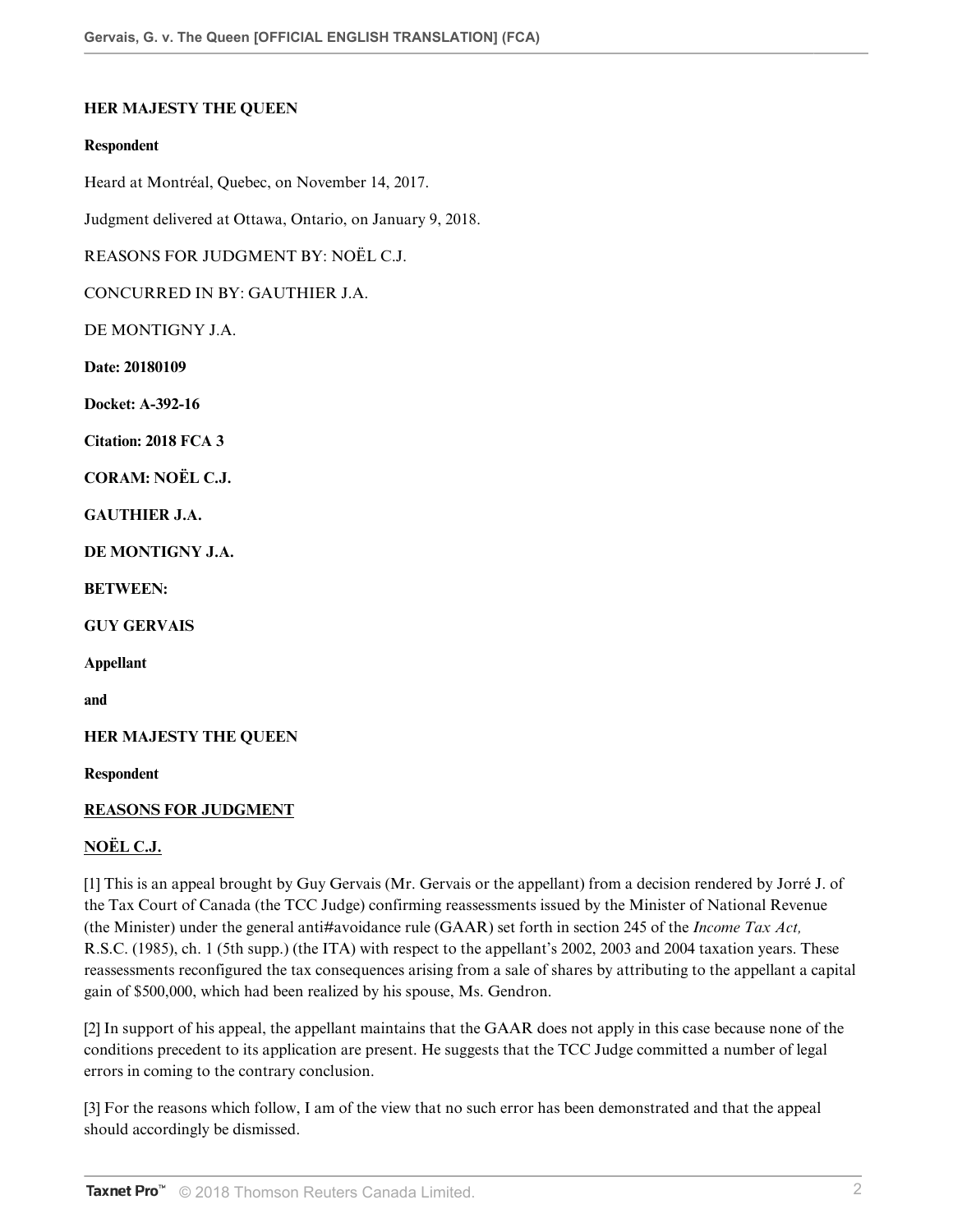[4] The legislative provisions relevant to the analysis are reproduced in the appendix to these reasons.

# **THE RELEVANT FACTS**

[5] The facts, for the most part, are described in the agreed statement of facts filed by the parties, as complemented by the detailed description of the evidence set out in the reasons of the TCC Judge (reasons, at paras. 27 to 80). They need not be repeated. The following summary is sufficient for present purposes.

[6] The appellant and his brother, Mario Gervais, were shareholders in Vulcain Alarme Inc. (Vulcain) until 2002, when they received an offer to purchase from an arm's length corporation by the name of BW Technologies Ltd. (BW Technologies). The offer was accepted on or before September 22, 2002. At the time it was accepted, the share capital held by Mr. Gervais included 790,000 Class "A" common shares.

[7] Knowing that a sale was imminent, Mr. Gervais and his spouse consulted a law firm with the view of obtaining information about the tax implications of the planned sale and for advice as to how to transfer \$1,000,000 from the proceeds to Ms. Gendron, in recognition for the contribution which she had made to the business over the years. The appellant and his spouse claim that it was solemnly with this purpose in mind that the following steps were undertaken.

[8] First, on September 26, 2002, a reorganization of the share capital of Vulcain was completed and the 790,000 common shares held by Mr. Gervais were converted into 2,087,778 Class "E" preferred shares.

[9] That same day, Mr. Gervais sold 1,043,889 of the 2,087,778 preferred shares that he held to Ms. Gendron for \$1,043,889, or \$1 per share. With respect to the sale, Mr. Gervais elected to waive the application of the rollover provided for in subsection 73(1) of the ITA. Thus, as the adjusted cost base (ACB) of the shares was \$43,889, he realized a capital gain of \$1,000,000. That election also meant that the ACB of the shares purchased by Ms. Gendron was equal to the actual purchase price – *i.e.*: \$1,043,889 or \$1 per share. It is common ground that this price reflects the fair market value of the shares sold, as it coincides with the price stated in the arm's length offer to purchase made by BW Technologies which was eventually accepted.

[10] On September 30, 2002, Mr. Gervais gifted the remaining 1,043,889 preferred shares to Ms. Gendron. Regarding this second transfer, he allowed the rollover provided for in subsection 73(1) of the ITA to operate by opting not to exclude it. Mr. Gervais was therefore deemed to have disposed of these shares for a consideration equal to their ACB, *– i.e.*: \$43,889, and Ms. Gendron was deemed to have acquired them at that same price.

[11] On October 7, 2002, Ms. Gendron sold all the shares that she held, *– i.e.*: 2,087,778 shares to BW Technologies for \$2,087,778. As these shares had a different ACB and were "identical property" within the meanings of subsection 47(1), their ACB was deemed to be equal to their average cost, *– i.e.*: \$1,087,778.

[12] Ms. Gendron thus realized a capital gain of \$1,000,000, half of which was taxable. Given the rollover that took place under subsection 73(1) with respect to the shares that were gifted, section 74.1 of the ITA attributed to Mr. Gervais a portion of the taxable capital gain realized by Ms. Gendron. Consequently, half of the taxable capital gain realized by Ms. Gendron following the sale of the shares which had been gifted to her, *– i.e.*: \$250,000, was attributed to Mr. Gervais, leaving the other half in the hands of Ms. Gendron.

[13] The end result is that part of the capital gain that Mr. Gervais would have realized if he had sold the shares without first transferring them to his spouse was realized by her, thus giving her the opportunity to claim her \$250,000 lifetime capital gains exemption pursuant to subsection 110.6(2.1) of the ITA.

[14] In assessing Mr. Gervais under the GAAR, the Minister reconfigured the tax consequences arising from these transactions by attributing to him the taxable capital gain of \$250,000 realized by his spouse on the sale to BW Technologies.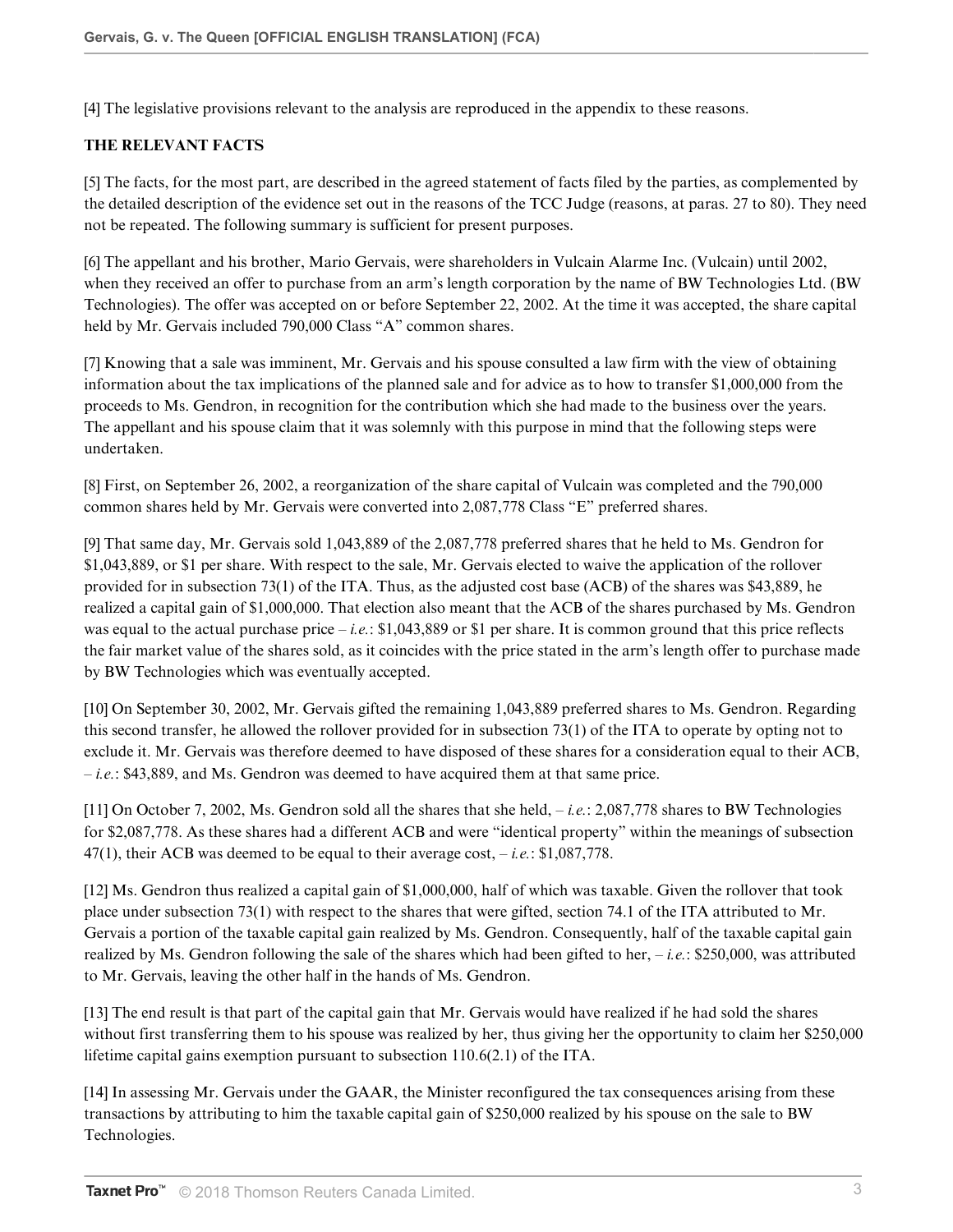# **TAX COURT OF CANADA DECISION**

[15] The TCC Judge concluded that the three conditions required to apply the GAAR were met and that the Minister correctly relied on section 245 in attributing the capital gain realized by Ms. Gendron to Mr. Gervais.

[16] He first asked if the series of transactions resulted in a tax benefit for Mr. Gervais. According to *Copthorne Holdings Ltd. v. Canada,* 2011 SCC 63*,* [2011] 3 S.C.R. 721 [*Copthorne*], the presence of a tax benefit is determined by comparing what the taxpayer could reasonably have done with what was actually done. Using that approach, the TCC Judge found that, instead of selling his shares directly to BW Technologies, as he could have done, Mr. Gervais created a structure that allowed him to avoid the tax on half of the gain that was ultimately realized. The series of transactions thus resulted in Mr. Gervais obtaining a tax benefit.

[17] Second, the TCC Judge considered whether the existence of avoidance transaction had been established. The appellant argued in this regard that the purpose of the series of transactions was not tax-related, as the sole objective was to reward Ms. Gendron for her contribution to the business over the years. The TCC Judge dismissed this argument. He first held that the reorganization of the share capital, the sale of the first block of shares, the subsequent gift of a second block of shares, and the sale of shares to BW Technologies were part of the series of transactions. According to him, each of these transactions was planned in advance to produce the desired result. Moreover, the transactions which formed part of the series were avoidance transactions, as one of the steps *– i.e.*: the sale to his spouse – would not have been necessary if the sole purpose of the series was to reward Ms. Gendron. Citing *Copthorne*, the TCC Judge concluded that the lack of a *bona fide* purpose in relation to one of the steps was sufficient to hold that the existence of a series of avoidance transactions had been established (*Copthorne*, at para. 40).

[18] As to the abusive nature of the series, the TCC Judge relied on the decision of the Supreme Court of Canada in *Lipson v. Canada,* 2009 SCC 1, [2009] 1 S.C.R. 3 [*Lipson*]. According to that decision, the purpose of subsection 73(1) is to defer the gain or loss from a transfer of property between spouses and sections 74.1 and 74.5 are specific antiavoidance rules aimed at preventing spouses from benefiting from their non-arm's length relationship by splitting their income.

[19] Relying on that analysis, the TCC Judge concluded that the purpose of subsection 74.2(1) was defeated because a capital gain that should have been Mr. Gervais' was split in half and shared with his spouse, a result which this provision is intended to prevent.

# **THE PARTIES' POSITIONS**

### **- The appellant**

[20] The appellant submits that the TCC Judge erred in finding that the GAAR applied in this case. More specifically, he argued that none of the three conditions needed to trigger the application of the GAAR are present.

[21] Regarding the tax benefit, the appellant submitted that it was not he who received a tax benefit, but rather his spouse, Ms. Gendron (appellant's factum, at paras. 26, 27). It was she who was able to avoid the tax payable on the taxable capital gain that she realized by using her exemption. That result, however, is consistent with the intent of Parliament (appellant's factum, at para. 29).

[22] Regarding the avoidance transaction, the appellant emphasized that the TCC Judge recognized that the series of transactions had been undertaken in order to recognize Ms. Gendron's contribution to the company by giving her a portion of the proceeds of the sale (appellant's factum, at paras. 35, 38). That being the true objective, he erred in finding that the transactions within the series were avoidance transactions (appellant's factum, at para. 46). Moreover, the finding that the sale was not necessary if the sole objective was to provide a benefit to Ms. Gagnon is contrary to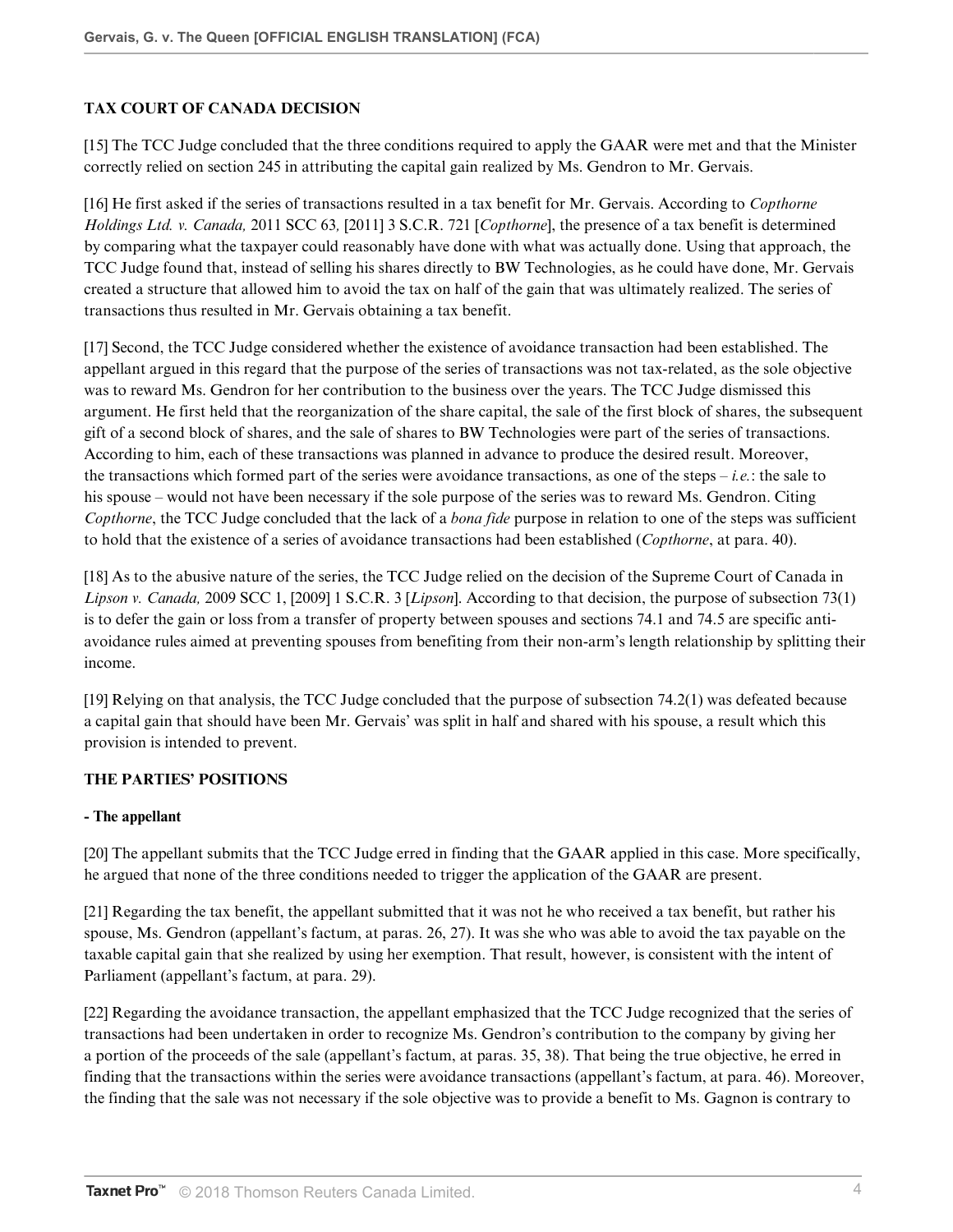the well#established principle that taxpayers may organize their affairs in order to minimize their taxes (appellant's factum, at paras. 43, 44).

[23] In any event, the appellant argued that there was no abuse of any provision used to obtain the tax benefit. Subsection 73(1) provides for an election that taxpayers can exercise to their advantage; the exercise of that election cannot itself be abusive (appellant's factum, at paras. 52, 53). As sections 74.1 to 75.5 do not apply to this case, they also cannot have been abused (appellant's factum, at para. 55). Moreover, subsection 47(1) applies automatically, so that no abuse can be said to result from its application (appellant's factum, at para. 56).

[24] The appellant closed his arguments by stating that the conclusions drawn from *Lipson* are incorrect, as that case involved [translation] "transactions that were clearly prohibited by law", while the transactions in issue are "permitted by law" (appellant's factum, at para. 60). Simply minimizing the taxes that otherwise would have been payable cannot constitute an abuse (appellant's factum, at para. 64).

## **- The respondent**

[25] According to the respondent, the TCC Judge was correct in finding that there was a tax benefit. The appellant could have sold his shares directly to BW Technologies without the interposition of his spouse, in which case he would have realized a capital gain of \$2,000,000 (respondent's factum, at para. 38). The series of transactions allowed the appellant to split the capital gain, thus reducing the portion that would otherwise have been taxable in his hands. From the appellant's perspective, this reduction gives rise to a tax benefit (respondent's factum, at para. 41).

[26] The respondent also argued that the reorganization of the share capital, the sale, the gift, the election made under subsection 73(1) and the triggering of the averaging mechanism set out in section 47 constitute a series of avoidance transactions because, as noted by the TCC Judge, each of those steps was planned in advance to produce the desired result (respondent's factum, at paras. 43 and 44). In that regard, the TCC Judge was correct in finding that the sale of the shares to his spouse was not necessary in order to reward Ms. Gendron for her past services (respondent's factum, at para. 48). This suffices in order to qualify the transactions within the series as avoidance transactions (respondent's factum, at para. 49).

[27] Finally, the respondent argues that *Lipson* is determinative of the outcome in this case, as it defines the object, spirit and purpose of subsection 73(1) and sections 74.1 to 74.5 (respondent's factum, at para. 54). In this regard, the fact that Mr. Gervais was only taxed on a portion of the capital gain realized on the sale to BW Technologies defeats the object, spirit and purpose of subsection 73(1). This provision provides for a deferral of the taxes which would otherwise be payable, not their elimination (respondent's factum, at para. 60). Moreover, subsections 74.2(1) and 74.5(1) were used to allow the appellant to split the capital gain between him and his spouse, which is contrary to the object, spirit and purpose of those provisions (respondent's factum, at paras. 61 to 63).

## **STANDARD OF REVIEW**

[28] In order for the GAAR to apply, there must be a tax benefit, an avoidance transaction and abuse of a provision of the Act: *Canada Trustco Mortgage Co. v. Canada*, 2005 SCC 54, [2005] 2 S.C.R. 601, at para. 17 [*Trustco*]. The question whether there is a tax benefit or whether the existence of a series of avoidance transactions has been established gives rise to a question of fact with respect to which the trial court is entitled to deference: *Trustco* at paras. 19, 44; *Housen v. Nikolaisen*, 2002 SCC 33, [2002] 2 S.C.R. 235, at para. 10 [*Housen*]. The overall analysis regarding abuse gives rise to a question of mixed fact and law as it involves the application of the provisions of the Act to the facts: *Trustco*, at para. 44. However, the construction of the relevant provisions gives rise to a question of law which is to be reviewed on a standard of correctness (*Trustco*, at para. 44; *Housen* at para. 8).

# **THE RELEVANT STATUTORY PROVISIONS**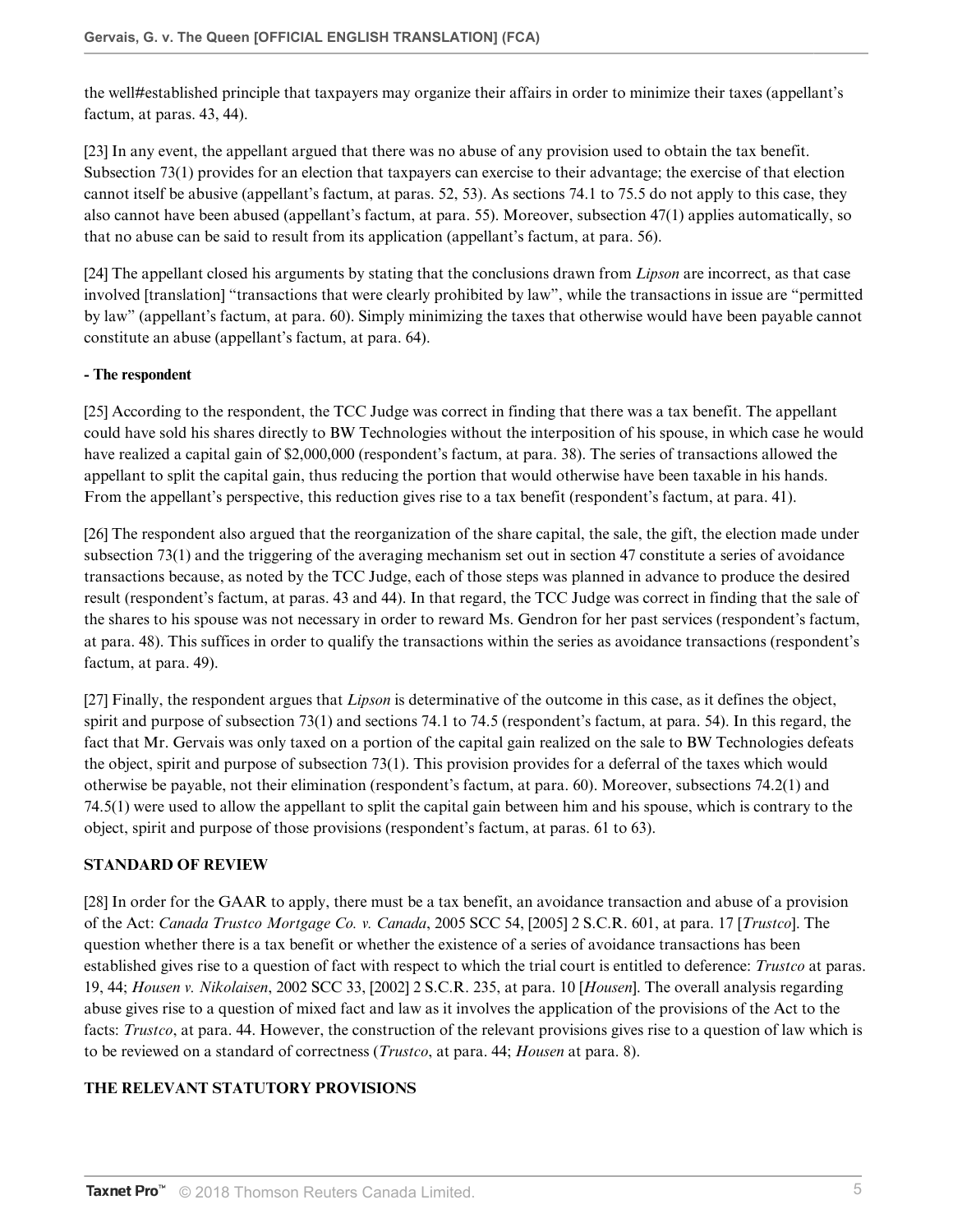[29] Before beginning the analysis, it is useful to briefly review the provisions relied upon by the appellant in order to obtain the result that he did.

[30] Paragraphs 69(1)(*b*) and (*c*) provide that, when there is a transfer of property between persons who do not deal at arm's length—including spouses or common-law partners—at a price that is less than the fair market value of the property transferred, the transferor and the transferee are respectively deemed to have disposed of and acquired the property at that fair market value with the resulting tax consequences.

[31] The attribution rules set out in sections 73 to 74.5 (the attribution rules) allow spouses to depart from that rule. First, subsection 73(1) provides that, when a transfer takes place between spouses or common-law partners, the realization of a gain or loss, as the case may be, is deferred through the operation of a rollover until the property is sold outside the family unit, at which time subsection 74.2(1) attributes the gain or loss realized back to the transferor.

[32] However, the attribution rules need not apply when the transfer occurs at a price that is at least equal to the fair market value of the property transferred and the transferor elects to waive the application of subsection 73(1) in his or income tax return (subsection 74.5(1)). In this case, the appellant made that election with respect to the shares which were sold but not with respect to the shares which were gifted, with the result that the attribution rules only applied to the latter.

[33] Moreover, as the shares sold and gifted to Ms. Gendron were identical property and had a different ACB, the application of subsection 47(1) was triggered, so that the ACB of the 2,087,778 shares that were sold to BW Technologies was deemed to be their average cost, rather than their actual cost. As noted by the TCC Judge, the sole purpose of this provision is to facilitate the calculation of the capital gain (or loss), resulting from the disposition of identical property. The rationale being that in the end  $-i.e.:$  once all are sold – the result will be the same whether the ACB is calculated based on the actual cost of each property or their average cost.

[34] It is not disputed that based on the relevant provisions as they read, a taxable capital gain of \$500,000 was realized by Ms. Gendron following the sale of her shares to BW Technologies, half of which was taxable in the hands of Ms. Gendron and the other half in the hands of Mr. Gervais. It is also not disputed that if this taxable capital gain was properly hers, Ms. Gendron is entitled to the capital gains deduction provided for in subsection 110.6(2.1).

[35] The effect of the reassessments issued against Mr. Gervais under section 245 of the ITA is to attribute to him the taxable capital gain realized by Ms. Gendron, thus increasing his income accordingly and depriving Ms. Gendron of the opportunity to use her capital gains deduction.

# **ANALYSIS AND DISPOSITION**

[36] In support of his appeal, Mr. Gervais argues that the TCC Judge committed errors of law at each step of the analysis, by holding that the planning resulted in a tax benefit, that the series of transactions was not undertaken for *bona fide* non-tax purposes, and that provisions used to achieve the tax benefit were abused.

[37] Mr. Gervais first argues that he did not obtain a tax benefit. Rather, it was Ms. Gendron who derived a benefit. The appellant adds that, even then, it is inaccurate to say that Ms. Gendron avoided paying taxes. She incurred liability for tax on the capital gain that she realized and simply used the deduction which she was entitled to pursuant to subsection 110.6 (2.1).

[38] In short, [translation] "the economic tax benefit" derived by Ms. Gendron is not one that section 245 of the ITA is intended to prevent and, in any event, is not a tax benefit for the appellant.

[39] In making this argument, Mr. Gervais disregards the finding made by the TCC Judge that he received a personal benefit because he avoided paying taxes on the portion of the capital gain that would otherwise have been his, had he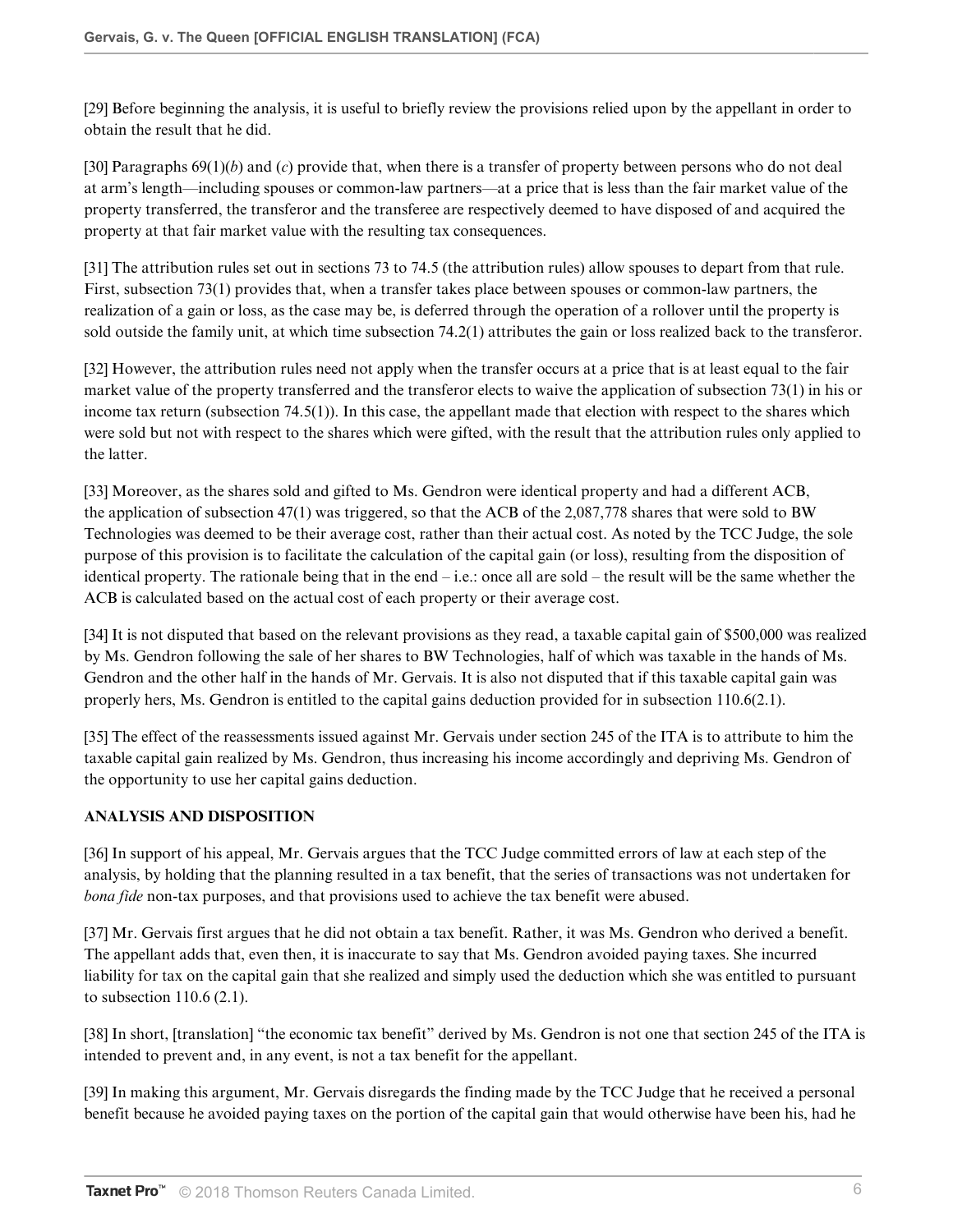disposed of his shares without the interposition of his spouse (reasons, at paras. 96, 114). The appellant did not explain why this finding would be incorrect.

[40] Second, Mr. Gervais argued that there were no avoidance transactions because the series was undertaken primarily for *bona fide* non-tax reasons. In this respect, the appellant emphasized that the gift which he made was in recognition of Ms. Gendron's contribution to the business over the years and that the TCC Judge acknowledged this purpose (reasons, at para. 112).

[41] That is so. However, as the TCC Judge explained, this purpose coexisted with that of tax minimization, such that the analysis must go further (reasons, at paras. 112, 113). The TCC Judge went on to observe, citing *Copthorne* at para. 40, that if one of the transactions in the series is carried out primarily to obtain a tax benefit, that is sufficient to establish the existence of an avoidance transaction (reasons, at para. 113). In this case, the sale to his spouse cannot be explained otherwise than by a quest to obtain the tax benefit which he derived. There was therefore an avoidance transaction (reasons, at paras. 114 and 115). There is no error in this regard.

[42] Third, Mr. Gervais argued that even if there was an avoidance transaction, it cannot be qualified as abusive (appellant's factum, at paras. 48 to 69). More specifically, none of the provisions relied upon to achieve the tax benefit were used to obtain a result that those provisions aim to prevent or that is contrary to their purpose or spirit.

[43] Specifically, Mr. Gervais challenged the finding that an abusive use of the attribution rules had been made, particularly subsection 74.2(1) of the ITA. According to Mr. Gervais, the TCC Judge's textual, contextual and purposive analysis of the relevant provisions did not lead to a correct appreciation of their purpose.

[44] The essential part of the TCC Judge's analysis in this regard is found in the following three paragraphs:

[134] When we consider subsections 73(1), 74.2(1) and 74.5(1) together, the scheme of the Act thus provides that when an individual transfers property to his or her spouse or common-law partner, the tax payable may  $92$  be deferred. If the tax is deferred, when the spouse or common-law partner disposes of the property, the taxable capital gain will be attributed to the individual who made the transfer. <sup>93</sup>

 $92$  This triggers a rollover and, accordingly, a tax deferral, unless the individual who made the transfer elects not to exercise the rollover provision.

<sup>93</sup>As the Supreme Court stated in *Lipson*, 2009 SCC 1, the object and spirit of the attribution rules specifically seek to prevent spouses from benefiting from their non-arm's length relationship to reduce the tax payable.

[135] Here, we must consider all the circumstances surrounding the series: the transfer of the two blocks of class E shares, one of which was sold, the other gifted; the choice not to roll over the shares sold to Ms. Gendron; the choice to allow the rollover of the shares gifted to Ms. Gendron with the result that subsection 47(1) of the Act applied when Ms. Gendron sold her shares. Obviously this leads to a result that subsection 74.2(1) aims to prevent and defeats the purpose of subsection 74.2(1) and the scheme of the Act by avoiding the attribution of part of the taxable capital gain to Mr. Gervais, which normally would have occurred when Ms. Gendron sold her shares.

[136] It follows that there is an abuse in the application of the provisions of the Act and, consequently, subsection  $245(2)$  applies.

(Emphasis added)

[45] In my opinion, the TCC Judge was correct in concluding that there was abuse. More specifically, the splitting of the capital gain that had accrued in the shares while they were held by Mr. Gervais prior to the implementation of the series and the fact that he was eventually taxed on only part of this gain frustrates the object, spirit and purpose of subsections 73(1) and 74.2(1).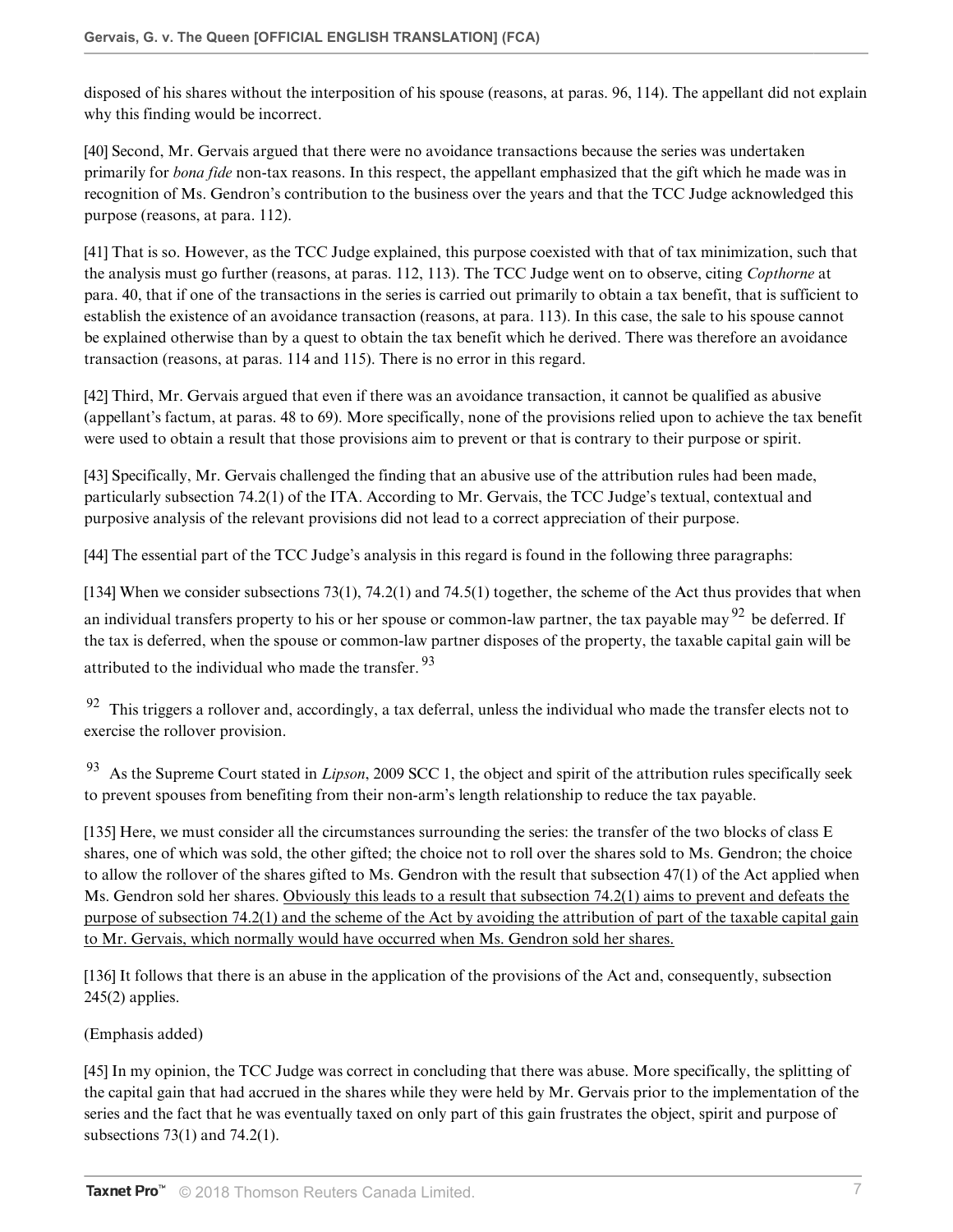[46] A review of the tax implications that arise from the sale of the first block of shares and the gift of the second block of shares is useful in making this demonstration. I use rounded figures to facilitate this exercise.

[47] The sale was made for a consideration equal to the fair market value of the shares, which is consistent with the consideration which would otherwise have been deemed pursuant to paragraph 69(1)(*b*). With respect to the sale, Mr. Gervais made the election available to him under paragraph  $73(1)(a)$ . In those circumstances, subsection  $74.5(1)$ applied and both the rollover provided for in subsection 73(1) and the attribution rule set out in subsection 74.2(1) were excluded. The tax consequences of the sale of the first block of shares were therefore determined based on the normally applicable rules (sections 39, 40 and 54). Under those rules, Mr. Gervais realized a capital gain of \$1,000,000, that being the difference between the proceeds of disposition (\$1,000,000.00) and the ACB of the shares sold (close to 0 cents) (reasons, at para. 69). The normal rules also applied to deem the ACB of the shares acquired by Ms. Gendron to be equal to their  $cost - i.e.$ : \$1,000,000.00 or \$1 per share (*Ibid.*).

[48] This transaction is not in itself problematic. The accrued gains in the shares sold to Ms. Gendron were realized by Mr. Gervais as a result of that sale. That is why, under those circumstances, subsection 73(1) allows the transferor to opt out of the rollover as Mr. Gervais did and why the application of subsection 74.2(1) is also excluded (see subsection  $74.5(1)$ ).

[49] The gift of the second block of shares to Ms. Gendron took place without Mr. Gervais excluding the application of subsection 73(1). That provision thus deferred the tax consequences resulting from the gift. Specifically, the deferral is achieved by deeming the transferor – *i.e.*: M. Gervais – to have received a consideration equal to the ACB of the gifted shares in his hands (for present purposes, close to 0 cents) and, at the same time, Ms. Gendron was deemed to have acquired the gifted shares at the same price. The result is that the capital gain of \$1,000,000 which would otherwise have resulted from the transfer by reason of paragraph  $69(1)(b)$ , was deferred.

[50] It can quickly be seen that the ACB of close to 0 cents which was deemed to be Ms. Gendron's with respect to the gifted shares would have resulted in the deferred gain being attributable in full to Mr. Gervais on the subsequent sale to BW Technologies. However, this did not happen. Subparagraph  $40(1)(a)(i)$  required that the ACB of the shares sold by Ms. Gendron be computed "immediately before the disposition" to BW Technologies and subsection 47(1) which had been brought into operation as a result of the gift deemed the ACB of the shares at that time to be 50 cents per share, that is the average cost of the shares which Ms. Gendron acquired by way of the gift  $-0$  cents – and by way of the share purchase – \$1,00. The result is that the deferred gain attributed back to Mr. Gervais turned out to be half of what it would have been had subsection 47(1) not applied.

[51] That result, although it flows from the text of the relevant provisions, is contrary to the object, spirit and purpose of subsections 73(1) and 74.2(1), the purpose of which is to ensure that a gain (or loss) deferred by reason of a rollover between spouses or common-law partners be attributed back to the transferor. Maintaining the transferor's ACB as provided for in subsection 73(1) and then attributing the gain (or loss) to the transferor, under subsection 74.2(1), evidences this objective. In this case, the offer to purchase made by BW Technologies before the series of transactions was initiated demonstrates unequivocally that the gifted shares had an accrued gain of \$1,000,000.00 when they were transferred to Ms. Gendron. Because the rollover provided for in subsection 73(1) deferred this accrued gain in its entirety, the whole of the gain realized on the sale to BW Technologies had to be attributed back to Mr. Gervais when regard is had to the object, spirit and purpose of subsection 74.2(1). It follows that the splitting of that gain, by reason of the astute use that was made of subsection 47(1), frustrates the rationale underlying these provisions or their reason for being.

[52] The TCC Judge therefore came to the correct conclusion in holding that the attribution to the appellant of the entire taxable capital gain realized on the sale of the shares to BW Technologies was justified under the GAAR.

[53] I would dismiss the appeal with costs.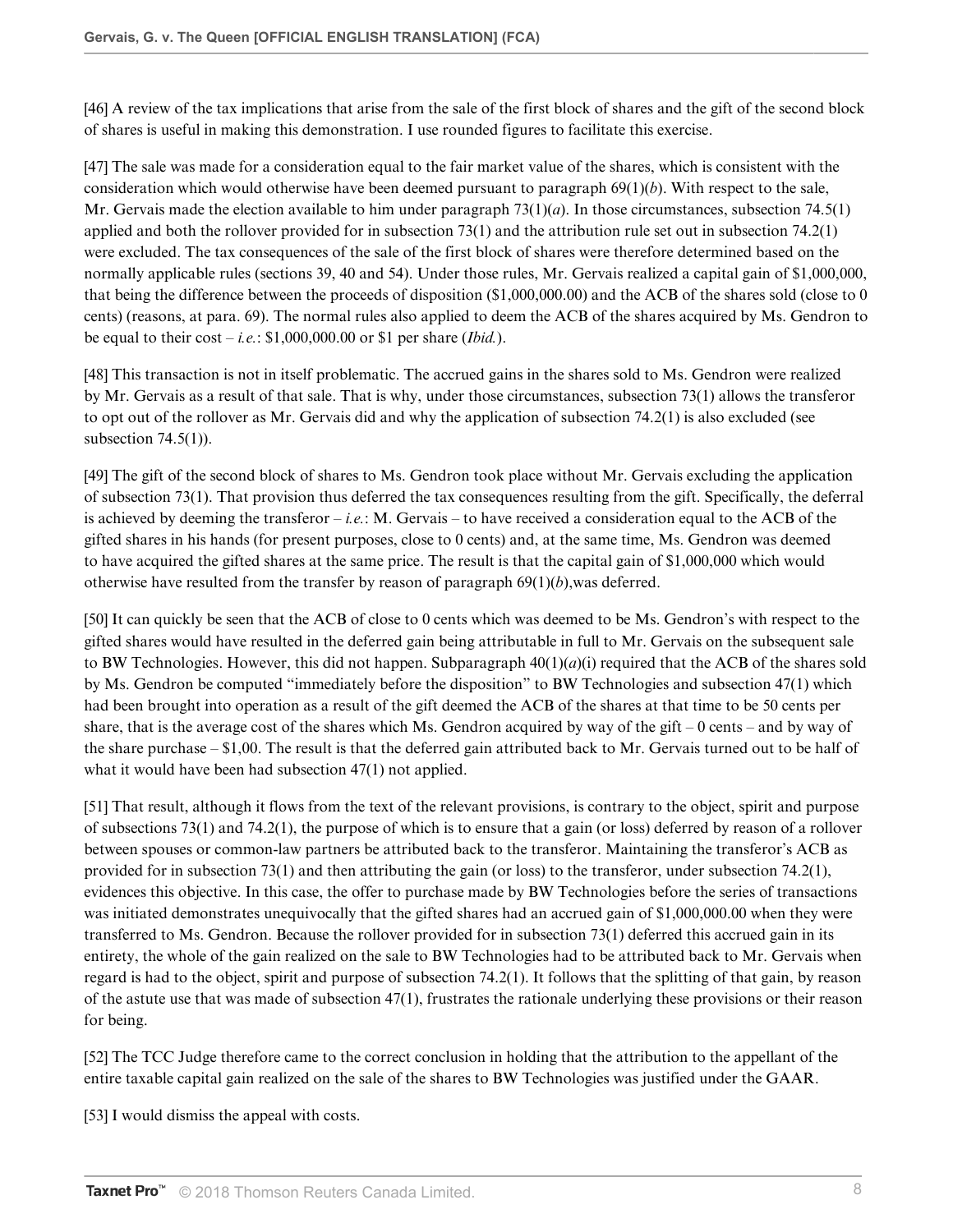"Marc Noël"

Chief Justice

"I agree.

Johanne Gauthier, J.A."

"I agree.

Yves de Montigny, J.A."

## **APPENDIX**

### **Identical properties Biens identiques**

**47(1)** Where at any particular time after 1971 a taxpayer who owns one property that was or two or more identical properties each of which was, as the case may be, acquired by the taxpayer after 1971, acquires one or more other properties (in this subsection referred to as "newly-acquired properties") each of which is identical to each such previously-acquired property, for the purposes of computing, at any subsequent time, the adjusted cost base of the taxpayer of each such identical property,

**(a)** the taxpayer shall be deemed to have disposed of each such previously-acquired property immediately before the particular time for proceeds equal to its adjusted cost base to the taxpayer immediately before the particular time;

**(b)** the taxpayer shall be deemed to have acquired the identical property at the particular time at a cost equal to the quotient obtained when

**(i)** the total of the adjusted cost bases to the taxpayer immediately before the particular time of the previouslyacquired properties, and the cost to the taxpayer (determined without reference to this section) of the newly-acquired properties

### **is divided by par :**

**(ii)** the number of the identical properties owned by the taxpayer immediately after the particular time;

**(c)** there shall be deducted, after the particular time, in computing the adjusted cost base to the taxpayer of each such identical property, the amount determined by the formula

# *Income Tax Act* **, R.C.S. 1985 c. 1 (5th Supp.)** *Loi de l'impôt sur le revenu,* **L.R.C. 1985, ch. 1 (5 <sup>e</sup> suppl.)**

**47(1)** Lorsque, à un moment donné après 1971, un contribuable qui est propriétaire d'un bien acquis par lui après 1971 ou de plusieurs biens identiques dont chacun a été acquis par lui après 1971 acquiert un ou plusieurs autres biens (appelés « les biens nouvellement acquis » au présent paragraphe) dont chacun est identique à chaque bien acquis antérieurement, pour le calcul, à un moment ultérieur, du prix de base rajusté, pour le contribuable, de chacun de ces biens identiques :

**a)** le contribuable est réputé avoir disposé de chaque bien acquis antérieurement, immédiatement avant le moment donné, pour un produit égal à son prix de base rajusté, pour le contribuable, immédiatement avant le moment donné;

**b)** le contribuable est réputé avoir acquis chacun de ces biens identiques au moment donné, à un coût égal au quotient de la division :

**(i)** du total des prix de base rajustés, pour le contribuable, immédiatement avant le moment donné, des biens acquis antérieurement et du coût supporté par lui (déterminé compte non tenu du présent article) des biens nouvellement acquis,

**(ii)** le nombre de biens identiques appartenant au contribuable immédiatement après le moment donné.

**c)** le résultat du calcul suivant est à déduire, après le moment donné, dans le calcul du prix de base rajusté, pour le contribuable, de chacun de ces biens identiques :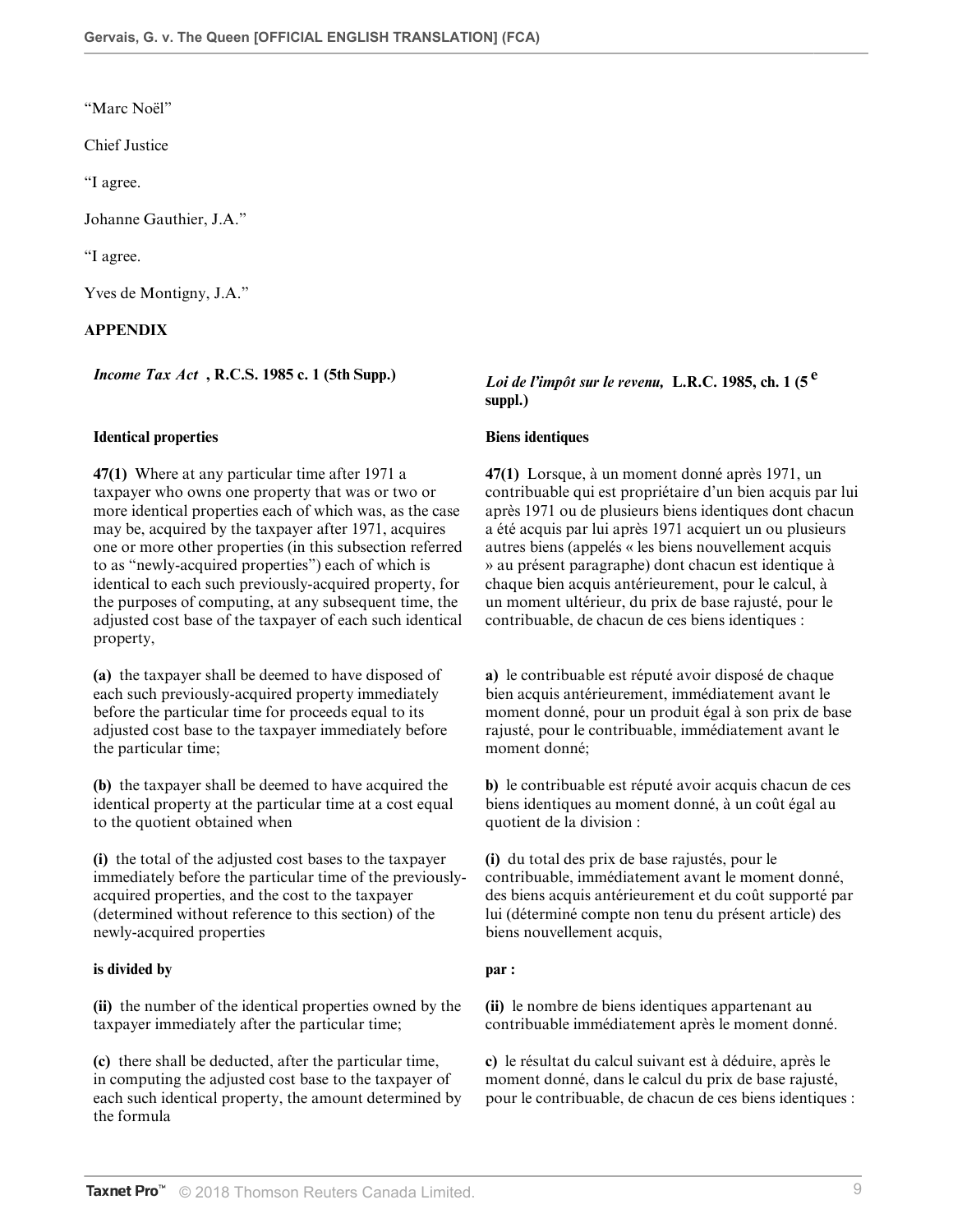### **A/B A/B**

## **where**

**A** is the total of all amounts deducted under paragraph  $53(2)(g.1)$  in computing immediately before the particular time the adjusted cost base to the taxpayer of the previously-acquired properties, and

**B** is the number of such identical properties owned by the taxpayer immediately after the particular time or, where subsection 47(2) applies, the quotient determined under that subsection in respect of the acquisition; and

**(d)** there shall be added, after the particular time, in computing the adjusted cost base to the taxpayer of each such identical property the amount determined under paragraph  $47(1)(c)$  in respect of the identical property.

**69(1)** Except as expressly otherwise provided in this Act,

**(a)** where a taxpayer has acquired anything from a person with whom the taxpayer was not dealing at arm's length at an amount in excess of the fair market value thereof at the time the taxpayer so acquired it, the taxpayer shall be deemed to have acquired it at that fair market value;

**(i)** to a person with whom the taxpayer was not dealing at arm's length for no proceeds or for proceeds less than the fair market value thereof at the time the taxpayer so disposed of it,

**(iii)** to a trust because of a disposition of a property that does not result in a change in the beneficial ownership of the property;

### **the taxpayer shall be deemed to have received proceeds of disposition therefor equal to that fair market value; and**

**(c)** where a taxpayer acquires a property by way of gift, bequest or inheritance or because of a disposition that does not result in a change in the beneficial ownership of the property, the taxpayer is deemed to acquire the property at its fair market value.

## **où :**

**A** représente le total des montants déduits en application de l'alinéa 53(2)g.1) dans le calcul, immédiatement avant le moment donné, du prix de base rajusté, pour le contribuable, des biens acquis antérieurement,

**B** le nombre de ces biens identiques appartenant au contribuable immédiatement après le moment donné ou, en cas d'application du paragraphe (2), le quotient déterminé selon ce paragraphe relativement à l'acquisition;

**d)** est à ajouter, après le moment donné, dans le calcul du prix de base rajusté, pour le contribuable, de chacun de ces biens identiques le montant déterminé selon l'alinéa c) relativement à ce bien.

## **… […]**

### **Inadequate considerations Contreparties insuffisantes**

**69(1)** Sauf disposition contraire expresse de la présente  $\ln i$ :

**a)** le contribuable qui a acquis un bien auprès d'une personne avec laquelle il avait un lien de dépendance pour une somme supérieure à la juste valeur marchande de ce bien au moment de son acquisition est réputé l'avoir acquis pour une somme égale à cette juste valeur marchande;

**(b)** where a taxpayer has disposed of anything **b)** le contribuable qui a disposé d'un bien en faveur :

**(i)** soit d'une personne avec laquelle il avait un lien de dépendance sans contrepartie ou moyennant une contrepartie inférieure à la juste valeur marchande de ce bien au moment de la disposition,

**(ii)** to any person by way of gift, or **(ii)** soit d'une personne au moyen d'un don,

**(iii)** soit d'une fiducie par suite de la disposition d'un bien qui n'a pas pour effet de changer la propriété effective du bien,

### **est réputé avoir reçu par suite de la disposition une contrepartie égale à cette juste valeur marchande;**

**c)** le contribuable qui acquiert un bien par donation, legs ou succession ou par suite d'une disposition qui n'a pas pour effet de changer la propriété effective du bien est réputé acquérir le bien à sa juste valeur marchande.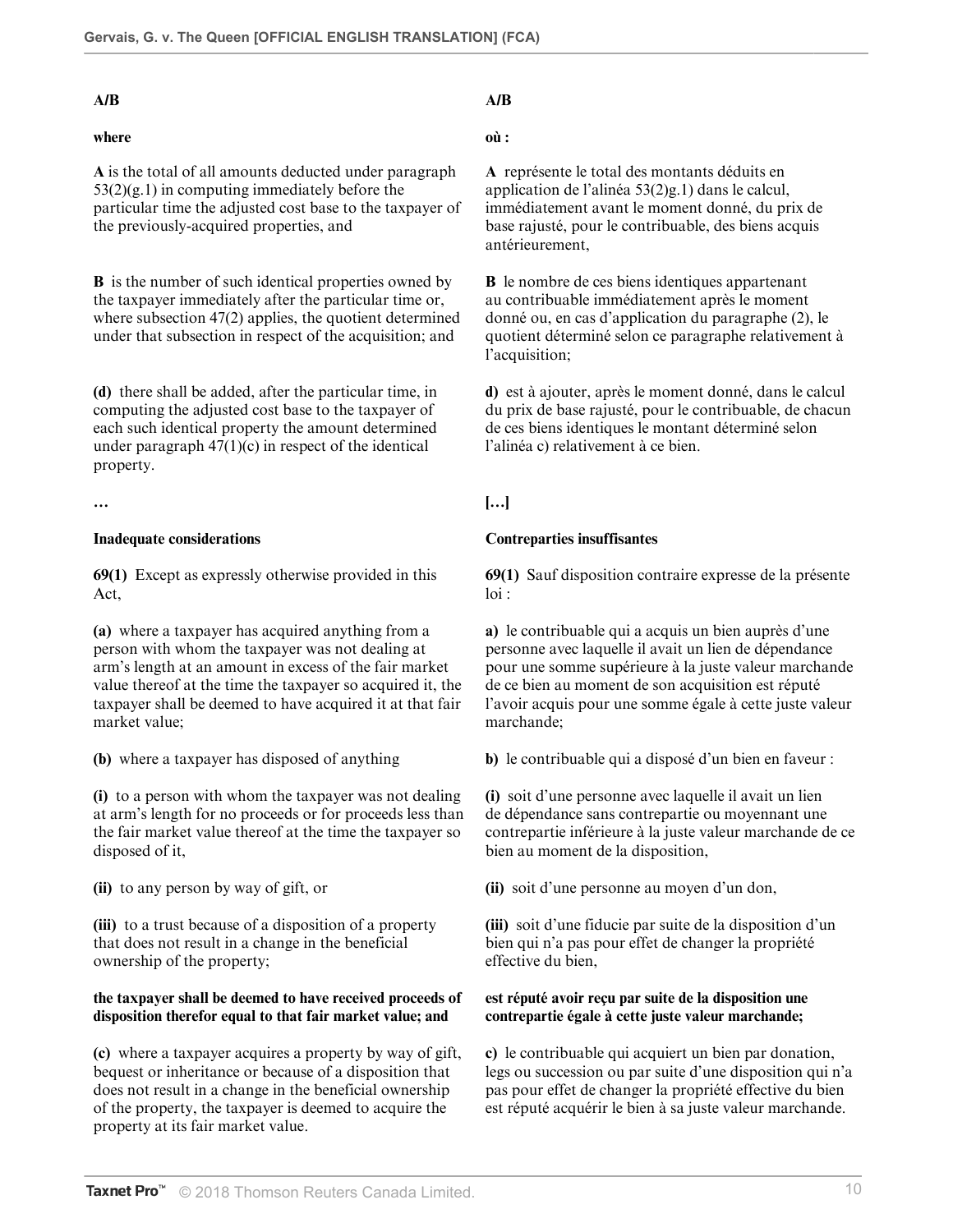**73(1)** For the purposes of this Part, where at any time any particular capital property of an individual (other than a trust) has been transferred in circumstances to which subsection (1.01) applies and both the individual and the transferee are resident in Canada at that time, unless the individual elects in the individual's return of income under this Part for the taxation year in which the property was transferred that the provisions of this subsection not apply, the particular property is deemed

**(a)** to have been disposed of at that time by the individual for proceeds equal to,

**(i)** where the particular property is depreciable property of a prescribed class, that proportion of the undepreciated capital cost to the individual immediately before that time of all property of that class that the fair market value immediately before that time of the particular property is of the fair market value immediately before that time of all of that property of that class, and

**(ii)** in any other case, the adjusted cost base to the individual of the particular property immediately before that time; and

**(b)** to have been acquired at that time by the transferee for an amount equal to those proceeds

**74.2(1)** Where an individual has lent or transferred property (in this section referred to as "lent or transferred property"), either directly or indirectly, by means of a trust or by any other means whatever, to or for the benefit of a person (in this subsection referred to as the "recipient") who is the individual's spouse or common-law partner or who has since become the individual's spouse or common-law partner, the following rules apply for the purposes of computing the income of the individual and the recipient for a taxation year:

**(i)** the total of the recipient's taxable capital gains for the year from dispositions of property (other than listed personal property) that is lent or transferred property or

### **Inter vivos transfers by individuals Transfert de biens entre vifs par un particulier**

**73(1)** Pour l'application de la présente partie, lorsque l'immobilisation d'un particulier (sauf une fiducie) a été transférée dans les circonstances visées au paragraphe (1.01) et que le particulier et le cessionnaire résident au Canada au moment du transfert, à moins que le particulier ne choisisse, dans sa déclaration de revenu produite en vertu de la présente partie pour l'année d'imposition du transfert, de soustraire l'immobilisation à l'application du présent paragraphe, celle-ci est réputée :

**a)** d'une part, avoir fait l'objet d'une disposition par le particulier au moment du transfert, pour un produit égal au montant suivant :

**(i)** si l'immobilisation est un bien amortissable d'une catégorie prescrite, le produit de la multiplication de la fraction non amortie du coût en capital pour le particulier, immédiatement avant ce moment, des biens de cette catégorie par le rapport entre la juste valeur marchande, immédiatement avant ce moment, de l'immobilisation et la juste valeur marchande, immédiatement avant ce moment, de l'ensemble des biens de cette catégorie,

**(ii)** dans les autres cas, le prix de base rajusté, pour le particulier, de l'immobilisation immédiatement avant ce moment;

**b)** d'autre part, avoir été acquise par le cessionnaire à ce moment, pour un montant égal à ce produit.

### **Gain or loss deemed that of lender or transferor Gain ou perte réputé du prêteur ou de l'auteur du transfert**

**74.2(1)** Lorsqu'un particulier prête ou transfère un bien — appelé « bien prêté ou transféré » au présent article —, directement ou indirectement, par le biais d'une fiducie ou par tout autre moyen, à une personne — appelée « bénéficiaire » au présent paragraphe — qui est son époux ou conjoint de fait ou qui le devient par la suite ou au profit de cette personne, les règles suivantes s'appliquent au calcul du revenu du particulier et du bénéficiaire pour une année d'imposition :

**(a)** the amount, if any, by which **a)** est réputé être un gain en capital imposable réalisé par le particulier pour l'année sur la disposition d'un bien, à l'exclusion d'un bien meuble déterminé, l'excédent éventuel du total visé au sous-alinéa (i) sur le total visé au sous-alinéa (ii):

> **(i)** le total des gains en capital imposables réalisés par le bénéficiaire pour l'année sur la disposition de biens (à l'exclusion de biens meubles déterminés) qui sont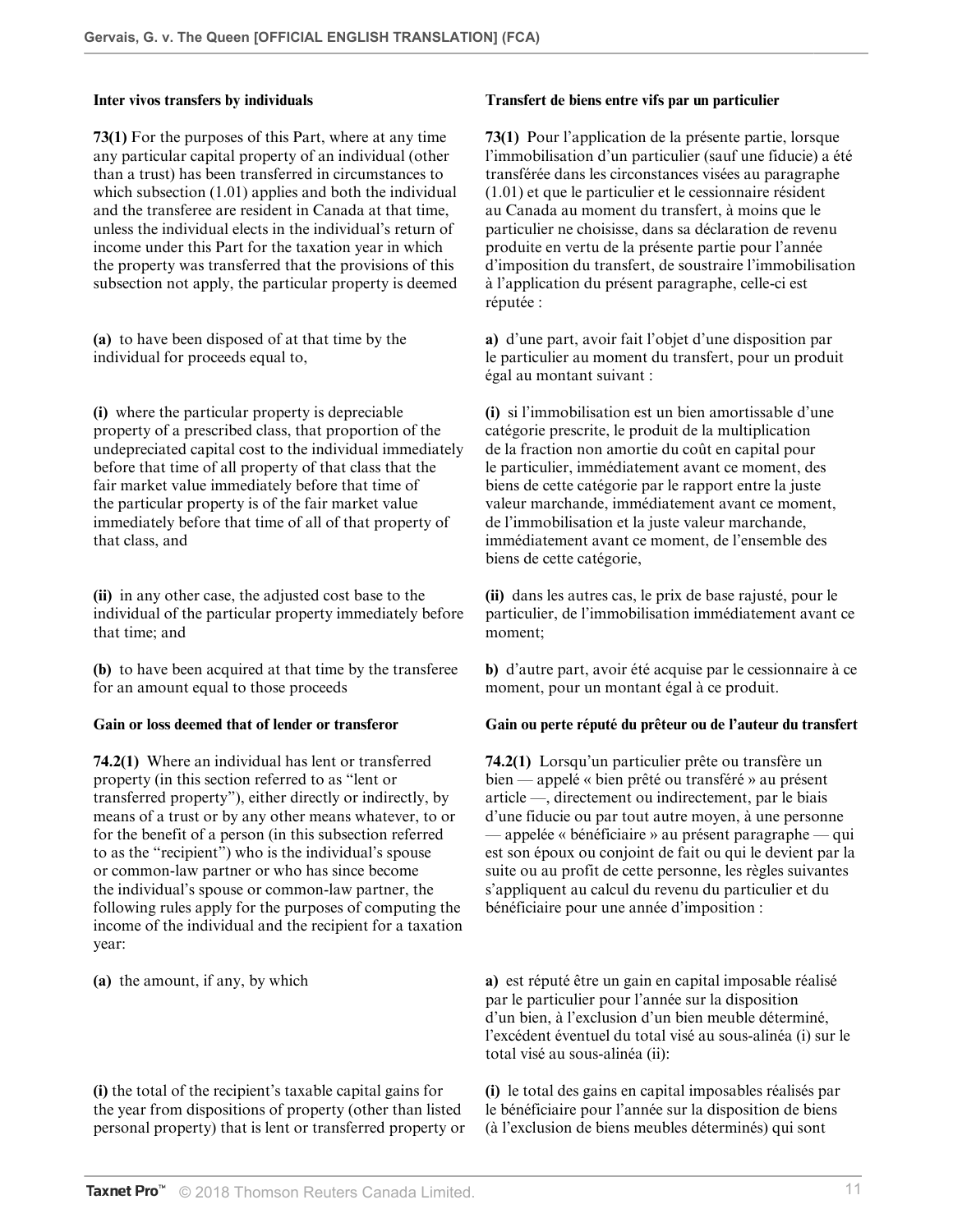property substituted therefor occurring in the period (in this subsection referred to as the "attribution period") throughout which the individual is resident in Canada and the recipient is the individual's spouse or commonlaw partner

**(ii)** the total of the recipient's allowable capital losses for the year from dispositions occurring in the attribution period of property (other than listed personal property) that is lent or transferred property or property substituted therefor

### **shall be deemed to be a taxable capital gain of the individual for the year from the disposition of property other than listed personal property;**

**(b)** the amount, if any, by which the total determined under subparagraph  $74.2(1)(a)(ii)$  exceeds the total determined under subparagraph 74.2(1)(a)(i) shall be deemed to be an allowable capital loss of the individual for the year from the disposition of property other than listed personal property;

**74.5(1)** Notwithstanding any other provision of this Act, subsections 74.1(1) and (2) and section 74.2 do not apply to any income, gain or loss derived in a particular taxation year from transferred property or from property substituted therefor if

**(a)** at the time of the transfer the fair market value of the transferred property did not exceed the fair market value of the property received by the transferor as consideration for the transferred property;

**(b)** where the consideration received by the transferor included indebtedness,

**(i)** interest was charged on the indebtedness at a rate equal to or greater than the lesser of

**(A)** the prescribed rate that was in effect at the time the indebtedness was incurred, and

**(B)** the rate that would, having regard to all the circumstances, have been agreed on, at the time the indebtedness was incurred, between parties dealing with each other at arm's length,

**(ii)** the amount of interest that was payable in respect of the particular year in respect of the indebtedness was paid not later than 30 days after the end of the particular year, and

des biens prêtés ou transférés ou des biens y substitués, pendant la période — appelée « période d'attribution » au présent paragraphe — tout au long de laquelle le particulier réside au Canada et tout au long de laquelle le bénéficiaire est son époux ou conjoint de fait,

## **exceeds [en blanc]**

**(ii)** le total des pertes en capital déductibles subies par le bénéficiaire pour l'année à la disposition, effectuée pendant la période d'attribution, de biens (à l'exclusion de biens meubles déterminés) qui sont des biens prêtés ou transférés ou des biens y substitués;

## **[en blanc]**

**b)** est réputé être une perte en capital déductible subie par le particulier pour l'année à la disposition d'un bien, à l'exclusion d'un bien meuble déterminé, l'excédent éventuel du total visé au sous-alinéa a)(ii) sur le total visé au sous-alinéa a)(i);

## **Transfers for fair market consideration Transfert avec contrepartie à la juste valeur marchande**

**74.5(1)** Malgré les autres dispositions de la présente loi, les paragraphes 74.1(1) et (2) et l'article 74.2 ne s'appliquent pas à un revenu, un gain ou une perte dérivé, au cours d'une année d'imposition donnée, d'un bien transféré ou d'un bien y substitué si les conditions suivantes sont réunies :

**a)** au moment du transfert, la juste valeur marchande du bien transféré ne dépasse pas la juste valeur marchande du bien que l'auteur du transfert reçoit en contrepartie du bien transféré;

**b)** dans le cas où la contrepartie reçue par l'auteur du transfert comprend une créance, à la fois :

**(i)** des intérêts sont comptés sur la créance à un taux égal ou supérieur au moindre des taux suivants :

**(A)** le taux prescrit qui est en vigueur au moment de l'établissement de la créance,

**(B)** le taux dont les parties, si elles n'avaient aucun lien de dépendance, seraient convenues à la date d'établissement de la créance, compte tenu des circonstances,

**(ii)** le montant des intérêts qui était payable sur la créance pour l'année donnée est payé au plus tard 30 jours après la fin de l'année donnée,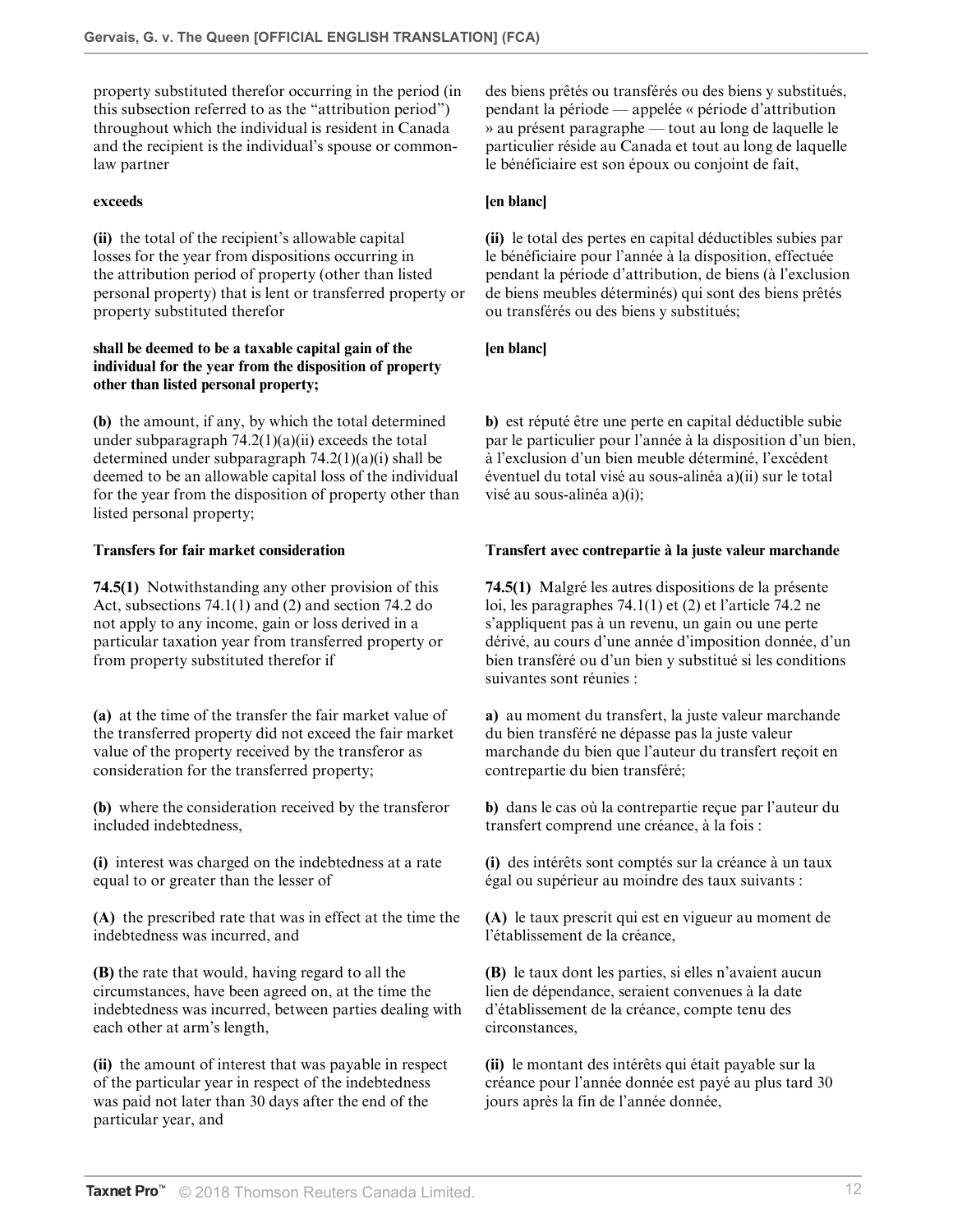**(iii)** the amount of interest that was payable in respect of each taxation year preceding the particular year in respect of the indebtedness was paid not later than 30 days after the end of each such taxation year; and

**(c)** where the property was transferred to or for the benefit of the transferor's spouse or common-law partner, the transferor elected in the transferor's return of income under this Part for the taxation year in which the property was transferred not to have the provisions of subsection 73(1) apply.

## **Capital gains deduction — qualified small business corporation shares**

**110.6(2.1)** In computing the taxable income for a taxation year of an individual (other than a trust) who was resident in Canada throughout the year and who disposed of a share of a corporation in the year or a preceding taxation year and after June 17, 1987 that, at the time of disposition, was a qualified small business corporation share of the individual, there may be deducted such amount as the individual may claim not exceeding the least of

**(a)** the amount determined by the formula in paragraph (2)(a) in respect of the individual for the year,

**(b)** the amount, if any, by which the individual's cumulative gains limit at the end of the year exceeds the amount deducted under subsection 110.6(2) in computing the individual's taxable income for the year,

**(c)** the amount, if any, by which the individual's annual gains limit for the year exceeds the amount deducted under subsection 110.6(2) in computing the individual's taxable income for the year, and

**(d)** the amount that would be determined in respect of the individual for the year under paragraph 3(b) (to the extent that that amount is not included in computing the amount determined under paragraph (2)(d) in respect of the individual) in respect of capital gains and capital losses if the only properties referred to in paragraph 3(b) were qualified small business corporation shares of the individual.

*tax consequences* to a person means the amount of income, taxable income, or taxable income earned in Canada of, tax or other amount payable by or refundable to the person under this Act, or any other amount that is relevant for the purposes of computing that amount; (*attribut fiscal*)

**(iii)** le montant des intérêts qui était payable sur la créance pour chaque année d'imposition précédant l'année donnée est payé au plus tard 30 jours après la fin de chacune de ces années d'imposition;

**c)** dans le cas où le bien est transféré à l'époux ou conjoint de fait de l'auteur du transfert ou au profit de son époux ou conjoint de fait, l'auteur du transfert choisit, dans sa déclaration de revenu produite en vertu de la présente partie pour l'année d'imposition où le bien est transféré, de ne pas se prévaloir du paragraphe 73(1).

## **Déduction pour gains en capital — actions admissibles de petite entreprise**

**110.6(2.1)** Le particulier — à l'exception d'une fiducie — qui réside au Canada tout au long d'une année d'imposition donnée et qui dispose au cours de cette année donnée ou d'une année d'imposition antérieure et après le 17 juin 1987 d'actions qui sont alors des actions admissibles de petite entreprise peut déduire, dans le calcul de son revenu imposable pour l'année donnée, le montant qu'il peut demander et qui ne dépasse pas le moins élevé des montants suivants :

**a)** le montant déterminé selon la formule figurant à l'alinéa (2)a) à l'égard du particulier pour l'année;

**b)** l'excédent éventuel de son plafond des gains cumulatifs à la fin de l'année donnée sur le montant déduit en application du paragraphe (2) dans le calcul de son revenu imposable pour l'année donnée;

**c)** l'excédent éventuel de son plafond annuel des gains pour l'année donnée sur le montant déduit en application du paragraphe (2) dans le calcul de son revenu imposable pour l'année donnée;

**d)** l'excédent qui serait calculé selon l'alinéa 3b) à l'égard du particulier pour l'année donnée (dans la mesure où il n'est pas inclus dans le calcul de la somme déterminée selon l'alinéa (2)d) à l'égard du particulier) au titre des gains en capital et des pertes en capital si les seuls biens visés à l'alinéa 3b) étaient des actions admissibles de petite entreprise du particulier.

**245(1)** In this section, **245(1)** Les définitions qui suivent s'appliquent au présent article.

> *attribut fiscal* S'agissant des attributs fiscaux d'une personne, revenu, revenu imposable ou revenu imposable gagné au Canada de cette personne, impôt ou autre montant payable par cette personne, ou montant qui lui est remboursable, en application de la présente loi, ainsi que tout montant à prendre en compte pour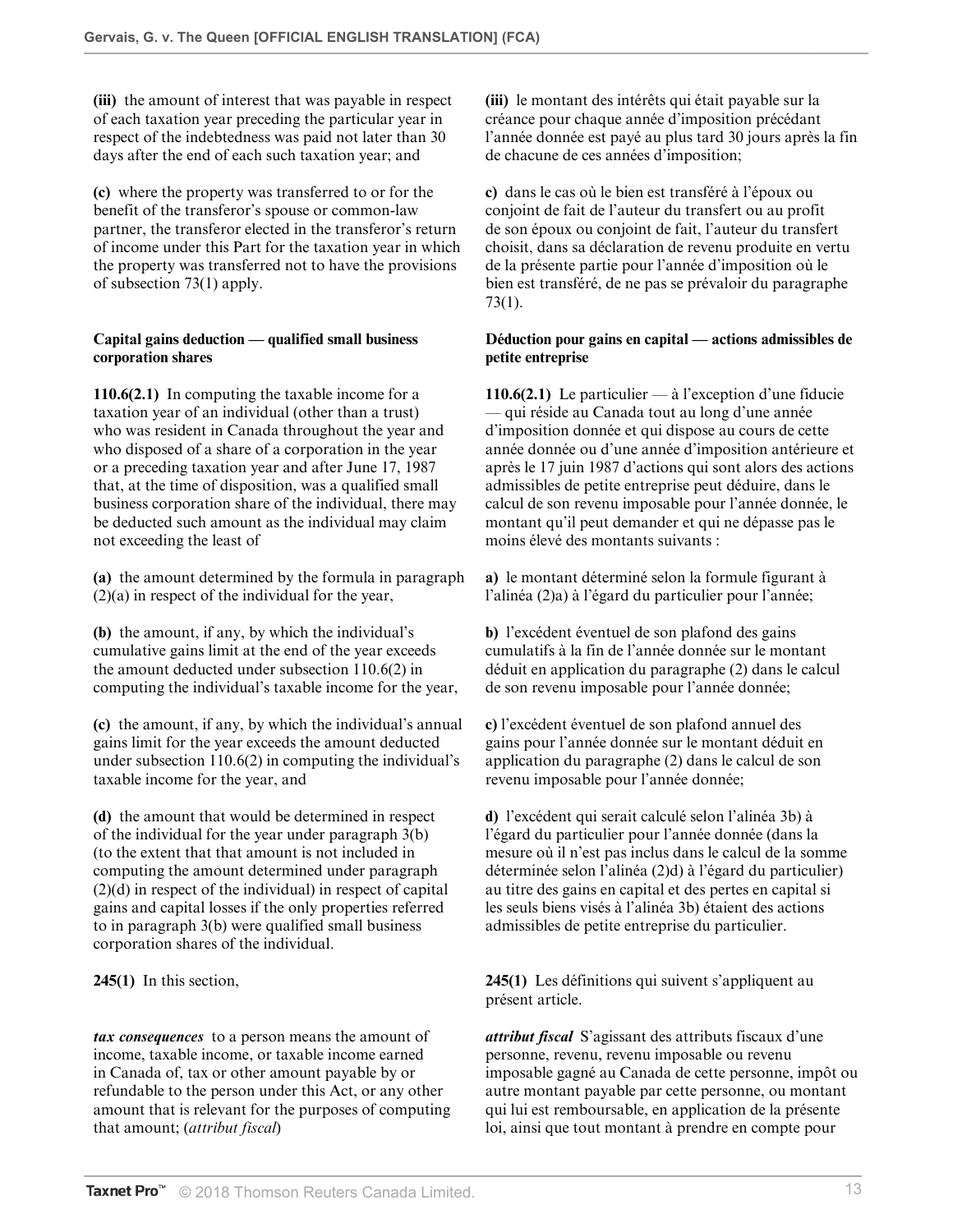*tax benefit* means a reduction, avoidance or deferral of tax or other amount payable under this Act or an increase in a refund of tax or other amount under this Act, and includes a reduction, avoidance or deferral of tax or other amount that would be payable under this Act but for a tax treaty or an increase in a refund of tax or other amount under this Act as a result of a tax treaty; (*avantage fiscal*)

*transaction* includes an arrangement or event. (*opération*)

**(2)** Where a transaction is an avoidance transaction, the tax consequences to a person shall be determined as is reasonable in the circumstances in order to deny a tax benefit that, but for this section, would result, directly or indirectly, from that transaction or from a series of transactions that includes that transaction.

**(3)** An avoidance transaction means any transaction **(3)** L'opération d'évitement s'entend :

**(a)** that, but for this section, would result, directly or indirectly, in a tax benefit, unless the transaction may reasonably be considered to have been undertaken or arranged primarily for bona fide purposes other than to obtain the tax benefit; or

**(b)** that is part of a series of transactions, which series, but for this section, would result, directly or indirectly, in a tax benefit, unless the transaction may reasonably be considered to have been undertaken or arranged primarily for bona fide purposes other than to obtain the tax benefit.

### **Application of subsection (2) Application du par. (2)**

**(4)** Subsection (2) applies to a transaction only if it may reasonably be considered that the transaction

calculer, en application de la présente loi, le revenu, le revenu imposable, le revenu imposable gagné au Canada de cette personne ou l'impôt ou l'autre montant payable par cette personne ou le montant qui lui est remboursable. (*tax consequences*)

*avantage fiscal* Réduction, évitement ou report d'impôt ou d'un autre montant exigible en application de la présente loi ou augmentation d'un remboursement d'impôt ou d'un autre montant visé par la présente loi. Y sont assimilés la réduction, l'évitement ou le report d'impôt ou d'un autre montant qui serait exigible en application de la présente loi en l'absence d'un traité fiscal ainsi que l'augmentation d'un remboursement d'impôt ou d'un autre montant visé par la présente loi qui découle d'un traité fiscal. (*tax benefit*)

*opération* Sont assimilés à une opération une convention, un mécanisme ou un événement. (*transaction*)

### **General anti-avoidance provision Disposition générale anti-évitement**

**(2)** En cas d'opération d'évitement, les attributs fiscaux d'une personne doivent être déterminés de façon raisonnable dans les circonstances de façon à supprimer un avantage fiscal qui, sans le présent article, découlerait, directement ou indirectement, de cette opération ou d'une série d'opérations dont cette opération fait partie.

### **Avoidance transaction Opération d'évitement**

**a)** soit de l'opération dont, sans le présent article, découlerait, directement ou indirectement, un avantage fiscal, sauf s'il est raisonnable de considérer que l'opération est principalement effectuée pour des objets véritables — l'obtention de l'avantage fiscal n'étant pas considérée comme un objet véritable;

**b)** soit de l'opération qui fait partie d'une série d'opérations dont, sans le présent article, découlerait, directement ou indirectement, un avantage fiscal, sauf s'il est raisonnable de considérer que l'opération est principalement effectuée pour des objets véritables l'obtention de l'avantage fiscal n'étant pas considérée comme un objet véritable.

**(4)** Le paragraphe (2) ne s'applique qu'à l'opération dont il est raisonnable de considérer, selon le cas :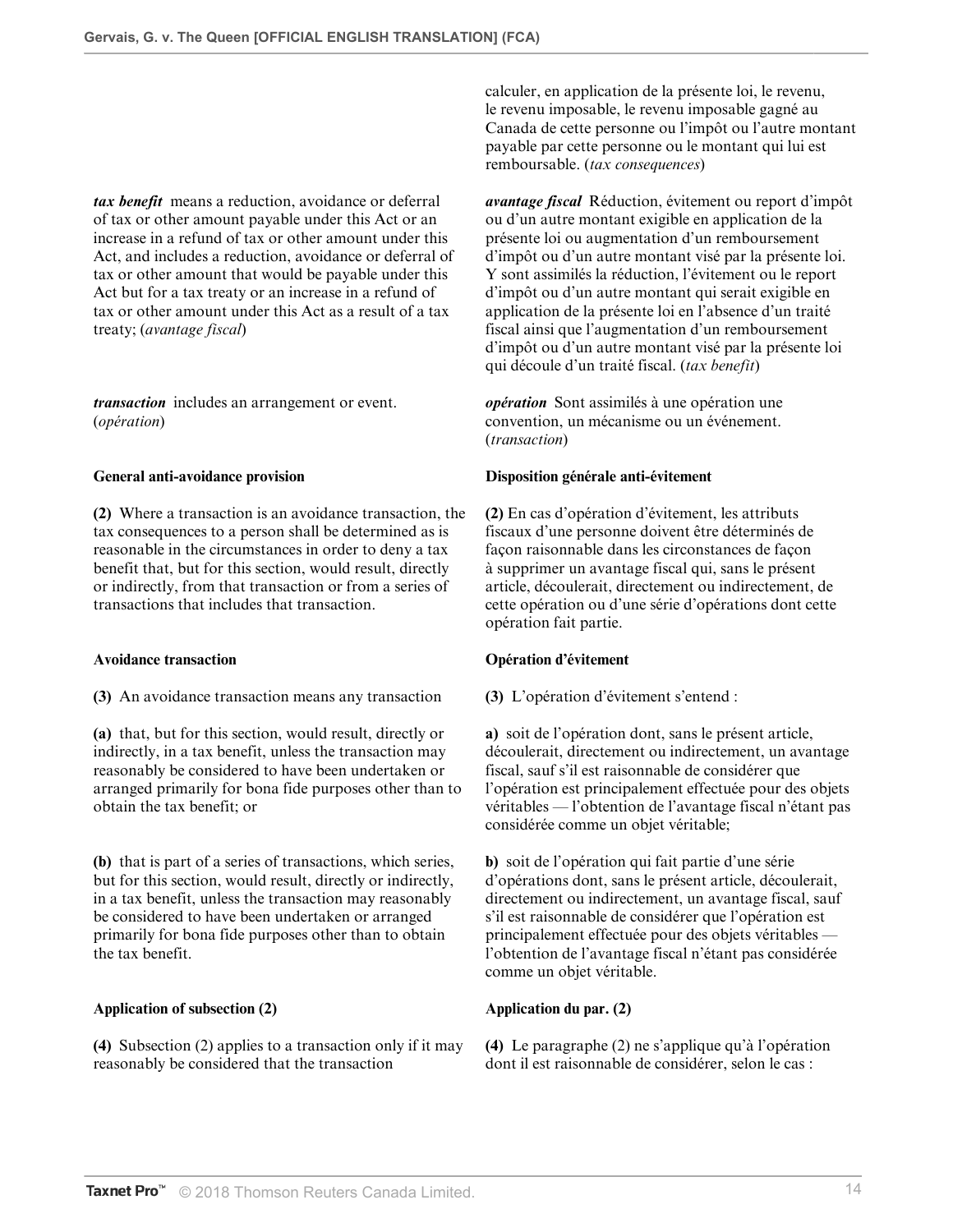**(a)** would, if this Act were read without reference to this section, result directly or indirectly in a misuse of the provisions of any one or more of

**(iv)** a tax treaty, or **(iv)** un traité fiscal,

**(v)** any other enactment that is relevant in computing tax or any other amount payable by or refundable to a person under this Act or in determining any amount that is relevant for the purposes of that computation; or

**(b)** would result directly or indirectly in an abuse having regard to those provisions, other than this section, read as a whole.

## **Determination of tax consequences Attributs fiscaux à déterminer**

**(5)** Without restricting the generality of subsection (2), and notwithstanding any other enactment,

**(a)** any deduction, exemption or exclusion in computing income, taxable income, taxable income earned in Canada or tax payable or any part thereof may be allowed or disallowed in whole or in part,

**(b)** any such deduction, exemption or exclusion, any income, loss or other amount or part thereof may be allocated to any person,

**(c)** the nature of any payment or other amount may be recharacterized, and

**(d)** the tax effects that would otherwise result from the application of other provisions of this Act may be ignored,

**in determining the tax consequences to a person as is reasonable in the circumstances in order to deny a tax** **a)** qu'elle entraînerait, directement ou indirectement, s'il n'était pas tenu compte du présent article, un abus dans l'application des dispositions d'un ou de plusieurs des textes suivants :

**(i)** this Act, **(i)** la présente loi,

**(ii)** the Income Tax Regulations, **(ii)** le Règlement de l'impôt sur le revenu,

**(iii)** the Income Tax Application Rules, **(iii)** les Règles concernant l'application de l'impôt sur le revenu,

**(v)** tout autre texte législatif qui est utile soit pour le calcul d'un impôt ou de toute autre somme exigible ou remboursable sous le régime de la présente loi, soit pour la détermination de toute somme à prendre en compte dans ce calcul;

**b)** qu'elle entraînerait, directement ou indirectement, un abus dans l'application de ces dispositions compte non tenu du présent article lues dans leur ensemble.

**(5)** Sans préjudice de la portée générale du paragraphe (2) et malgré tout autre texte législatif, dans le cadre de la détermination des attributs fiscaux d'une personne de façon raisonnable dans les circonstances de façon à supprimer l'avantage fiscal qui, sans le présent article, découlerait, directement ou indirectement, d'une opération d'évitement :

**a)** toute déduction, exemption ou exclusion dans le calcul de tout ou partie du revenu, du revenu imposable, du revenu imposable gagné au Canada ou de l'impôt payable peut être en totalité ou en partie admise ou refusée;

**b)** tout ou partie de cette déduction, exemption ou exclusion ainsi que tout ou partie d'un revenu, d'une perte ou d'un autre montant peuvent être attribués à une personne;

**c)** la nature d'un paiement ou d'un autre montant peut être qualifiée autrement;

**d)** les effets fiscaux qui découleraient par ailleurs de l'application des autres dispositions de la présente loi peuvent ne pas être pris en compte.

# **[BLANK / EN BLANC]**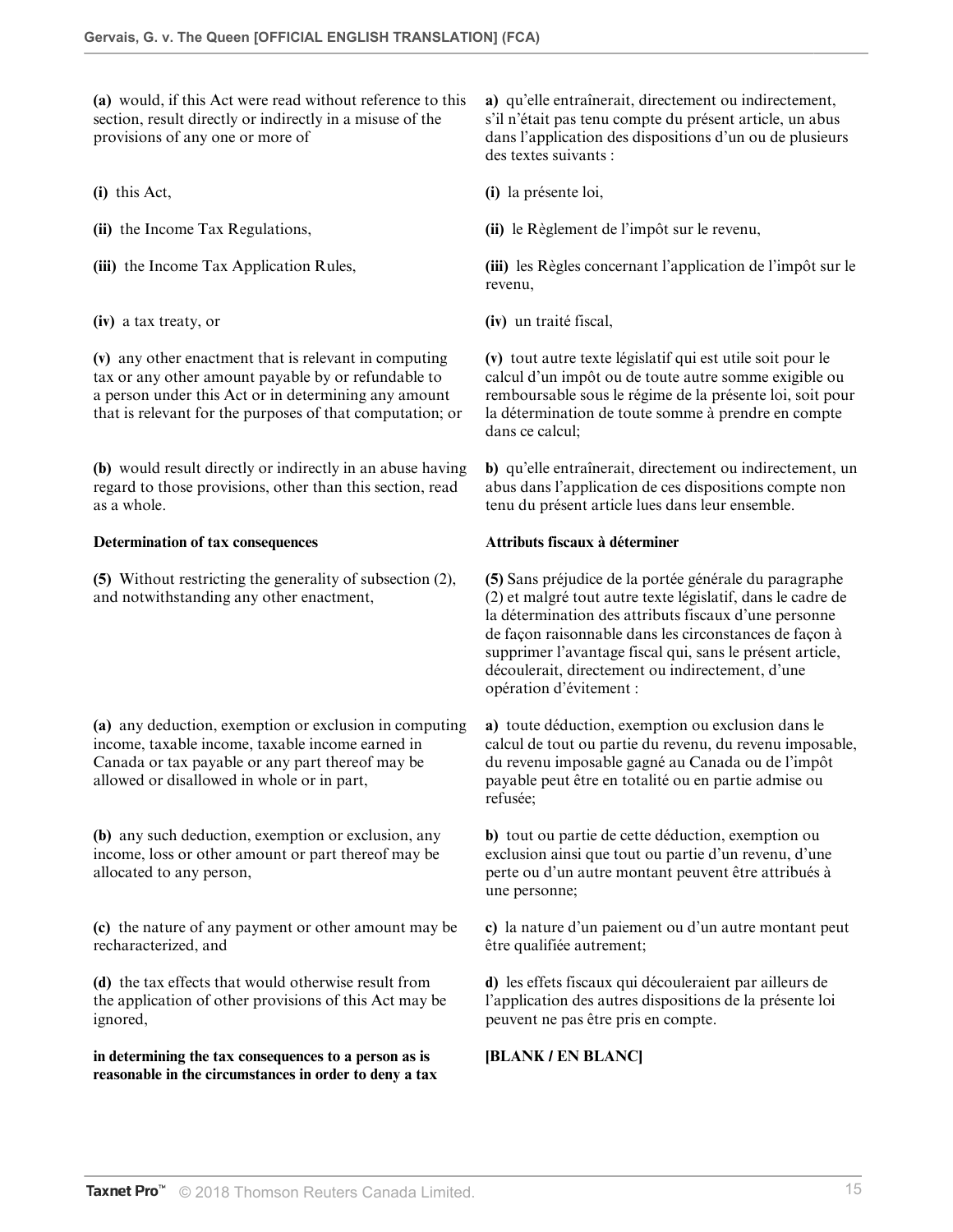**benefit that would, but for this section, result, directly or indirectly, from an avoidance transaction.**

## **FEDERAL COURT OF APPEAL**

## **SOLICITORS OF RECORD**

**Docket:** A-392-16

**STYLE OF CAUSE:** GUY GERVAIS V. HER MAJESTY THE QUEEN

**PLACE OF HEARING:** MONTRÉAL, QUEBEC

**DATE OF HEARING:** NOVEMBER 14, 2017

**REASONS FOR JUDGMENT BY:** Chief Justice Noël

**Concurred in by:** GAUTHIER J.A.

DE MONTIGNY J.A.

**DATED:** JANUARY 9, 2018

## **APPEARANCES :**

Serge Fournier

For the Appellant

Josée Tremblay

For the Respondent

### **SOLICITORS OF RECORD**

BCF, LLP For the Appellant

Nathalie G. Drouin

Deputy Attorney General of Canada For the Respondent

Document Information Title: Gervais, G. v. The Queen [OFFICIAL ENGLISH TRANSLATION] (FCA) Date Posted: 01/11/2018 13:23 Date Released: 01/09/2018 13:22 Areas of Interest: Federal Income Tax Document Source(s): Federal Court of Appeal Topic(s): GAAR